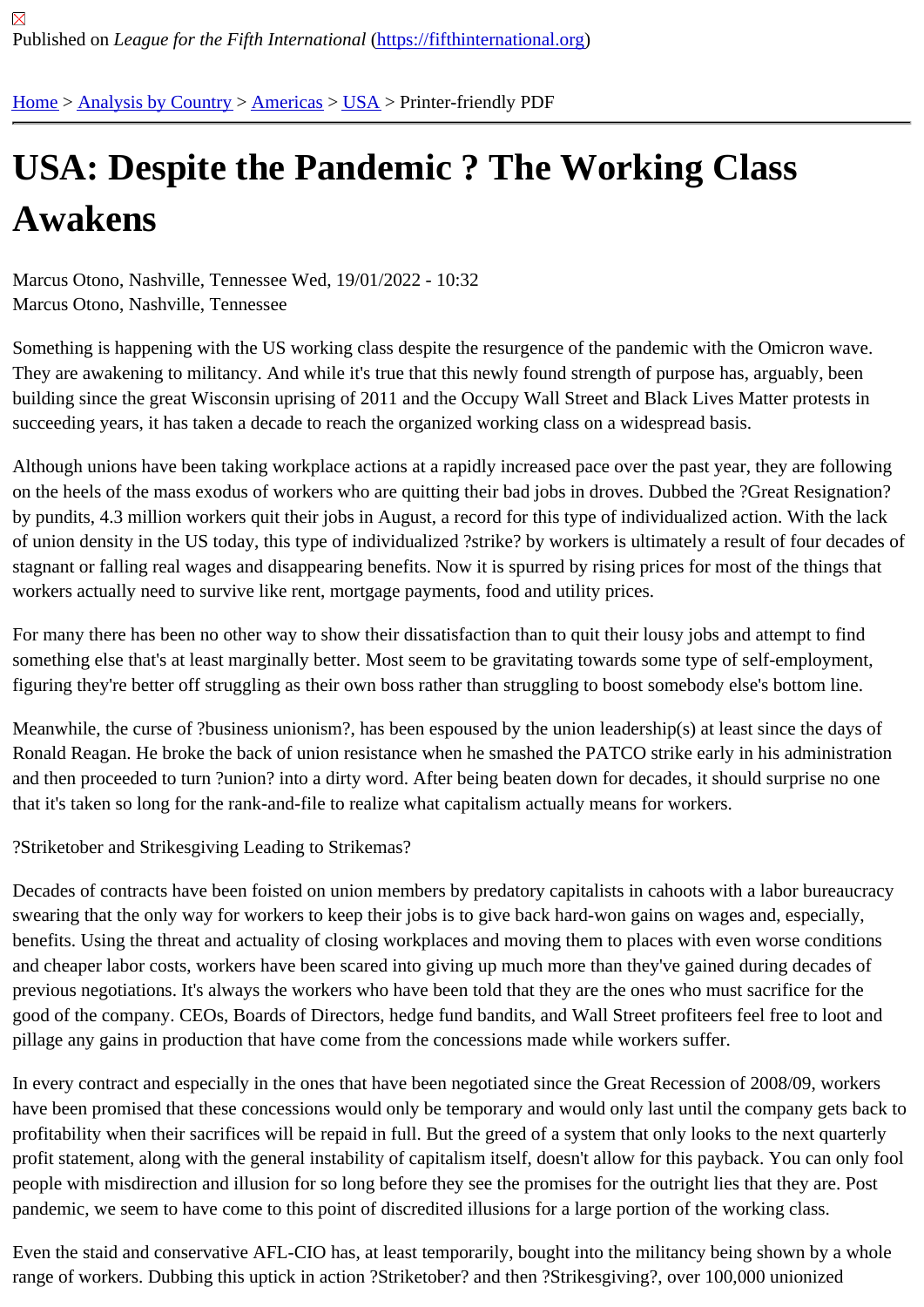workers have authorized strikes, with most of them actually going out. A sampling of actions taken include:

From Portland, OR, to Buffalo, NY, thousands of nurses are on strike against the ?for profit? health care industry that has asked them to work through physical and mental danger and burnout to care for Americans ill from Covid 19. Twotier contracts are also a factor in this strike.

In Brookwood, AL, a thousand members of the United Mine Workers have been on strike since April over further concessions demanded by the company. These are the workers who had already made concessions to ?save? the company from bankruptcy in 2016. While Warrior Met Coal has returned to profitability, only the CEOs and upper management have benefited with raises. And they're still demanding more concessions from the workers.

John Deere's plants have been shut down as thousands of United Auto Workers members have walked off the job in protest of a corporation that has earned over \$6 billion in profits so far this year and yet is still asking its workers for concessions, including ?two tier? contract provisions that disadvantage new hires. Although now settled, this strike saw at least one company offer rejected by the membership.

Kellogg?s workers went on strike after working thousands of hours of enforced overtime through the pandemic to provide food for Americans stuck at home during the last 18 months of isolation. The cereal giant also attempted to force a ?two-tier? contract on workers that will result in a massive disparity of income between new hires and veteran workers. Yet another strike that has been settled with a dubious result.

And this doesn't count strikes that had been previously settled like the Pacific Northwest Carpenters Union (NWCU) and Nabisco and Frito Lay snack foods. It also doesn't count the strike authorizations that have resulted in the bosses folding like the strike authorization by IATSE (The International Alliance of Theatrical Stage Employees) for workers in the film and television industry.

These are just a representative sampling of job actions taking place now. According to the Cornell University Labor Action Tracker, there have been 103 strikes in October and November and 332 from January 1, 2021. Many have been settled, but many have not. It's clear that, for the foreseeable future, the bosses will now have to take into account the needs of their workers rather than just taking them for granted.

With the leadership when we can, without the leadership if we must

Following on the heels of the teachers' strikes during 2018, which were organized on social media by the membership who ignored their leadership when it tried to keep them from striking, most of these strikes have been member driven rather than top down calls. As an example, most of the tentative deals reached initially between union negotiators and the owners have been rejected by the membership on a ratification vote. Although the numbers are difficult to calculate, strikes don't usually occur without this rejection of at least one negotiated deal. We know that Deere workers, the northwest carpenters, the mineworkers, Kellogg?s, and several others have rejected their leaders' attempts to defuse their strike actions by rejecting the deals they negotiated, and then also rejected settlement offers, after they had taken up the picket line. This seems to indicate a widespread phenomenon of the membership outpacing their leadership in militancy and demands for action.

In addition to wages and benefits conceded in the recent past, one main point that's been in contention during many negotiations is the bosses' demand for a ?two tier? contract for new hires as compared to veteran workers. This has been a major issue in many of the current strikes, including the UAW strike against John Deere, the Kellogg?s' strike, and the strike of nurses against Kaiser Permanente, a managed care consortium.

Two tier plans violate a core principle of unionism: ?equal pay for equal work?. Although allowed for years for some benefits like vacation time, forcing new hires to make less money and accrue less or no pension and/or health care benefits is a betrayal of the very idea of a democratic union. It's also an indirect attack on the idea of unionism itself. After all, why should a new hire join a union that won't fight for their equality in the workplace?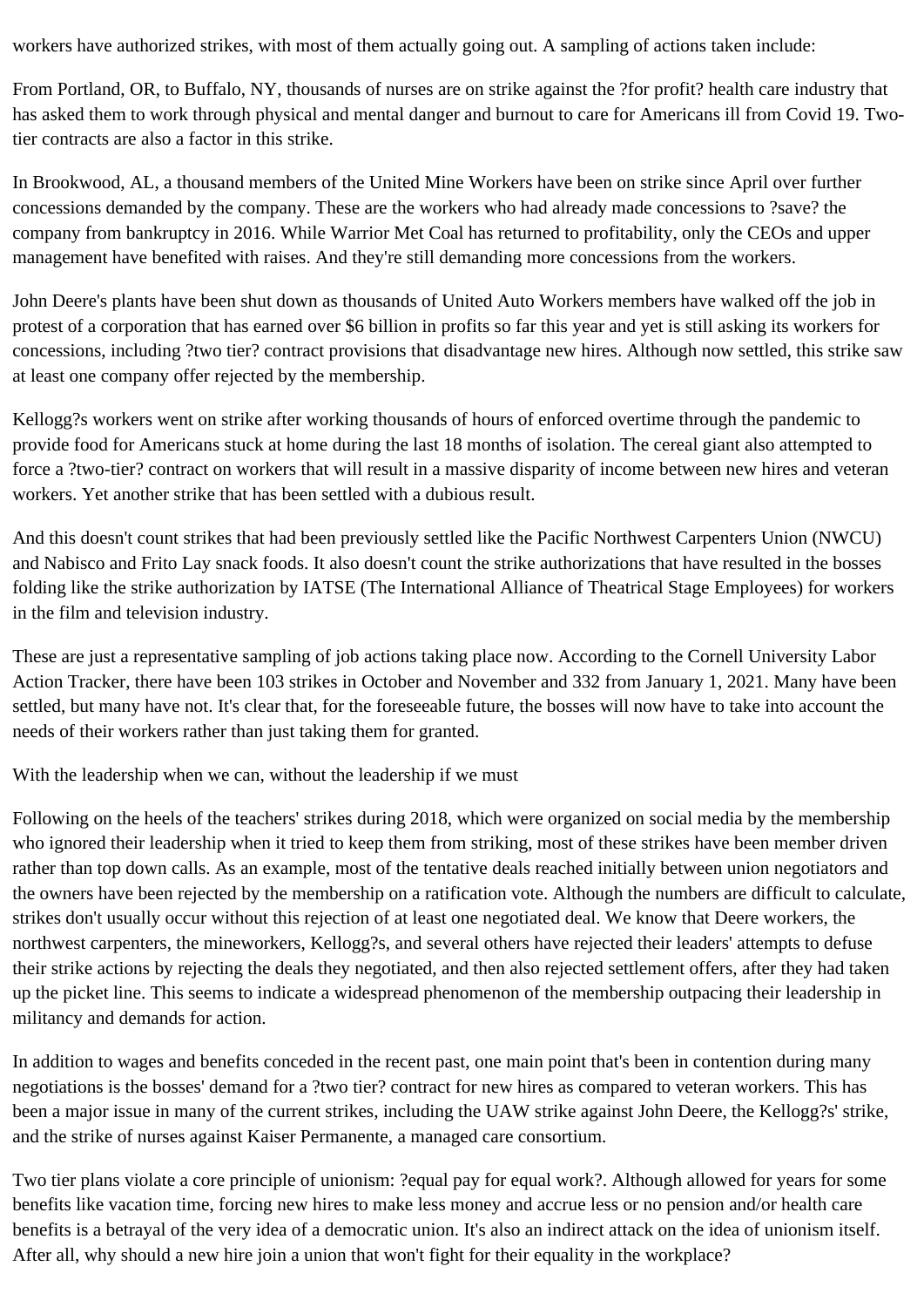Of course, for the company, it all boils down to profit. The less they can pay their workers in wages and benefits, the more profit they make. It's a simple proposition for the bosses. They can make all sorts of noise about caring for their workers, but the pandemic ?hero? in 2020, quickly became the ?union thug? in 2021. In fact, despite the noise from the likes of the Democratic Party, class struggle is a zero-sum game. If nothing else changes, if workers win, bosses lose and vice-versa. The owners understand this very well, which is why, if they are forced to pay better wages, they try to claw back their profit by raising productivity or reducing benefits. All too often the union bureaucrats support such a "compromise" but workers should see it for what it is.

At the present time, it seems that even the union bureaucracy has decided to get out of the way of the recent upsurge in militancy, but no one should expect this to last. The bureaucracy of the unions has one purpose under the capitalist system and that is to direct righteous rank-and-file anger into a contract, a contract that's as beneficial to the company as current conditions allow. As evidence of this, keep in mind that even the contracts that have been accepted, either have not, or have just barely, kept up with the current inflation rate, which rose to 7 percent in the last month of 2021.

There has also been no permanent removal of the two-tier plans that the bosses have demanded. In some cases, these undemocratic demands by the corporations have been temporarily suspended, but none have actually been ousted from future potential contracts. The only way to avoid this inevitable betrayal is to watch the bureaucracy like a hawk, peruse any contract offered carefully, and set up independent workers' committees to oversee the strike, the contract negotiations, and the ratification vote. If the company cries ?we are facing bankruptcy? then demand to see the books. If they're truly in a dire financial strait, it should be no problem to prove it.

## Democratize the Unions

In combination with this increased militancy is an ongoing drive to ?democratize? the current unions with rank-and-file caucuses that more closely express the concerns of the actual workers. This is not necessarily a new development, although in some unions it may be. In many cases there are long running campaigns including Teamsters for a Democratic Union (TDU) who recently won control of the Teamsters and Unite All Workers for Democracy (UAWD) within the UAW. The Caucus of Rank-and-file Educators (CORE) was an instrumental driver of the teachers' strikes in 2018.

Such initiatives should be supported as they provide a valuable check on the entrenched overpaid full-time officials that run most of today's large unions, but they can't be the only thing. Even ?democratized? union caucuses run the risk of being taken over by opportunists and co-opted by the power structure. Which is why anybody that rises to power in a democratic body like a union needs to be carefully watched and be held accountable by the membership.

There's also the matter of the focus of the caucus. Is it put together in order to replace the current leadership structure merely because of a bankruptcy of ideas, strategies and tactics and/or corruption? Or is it there to provide an entirely alternative view of the purpose of the union? Replacing one class collaborationist leadership with an initially more ?democratic? version of the same strategy will sooner or later result in the same concessionary contracts that the old leadership supported. Only democratic caucuses that understand the reality of actual class struggle will be fit for fighting the demands of capitalism in its late stages.

Of all the caucuses that have been attempting this rank-and-file strategy to democratize the unions, perhaps the one that has come closest to success in the recent wave of strike action is the Peter J. McGuire caucus in the Carpenters Union. This caucus not only organized the strike against the wishes of the leadership of the union, but also fought the leadership when they attempted to control the strategy and tactics of the strike, the ?when, where, and which job site? to strike and picket. They organized the resistance to the immense pressure of the leadership to accept still more concessionary contract offers and influenced the membership to turn down as many as four offers before the strike was finally settled. In short, the McGuire caucus understood that just ?democratizing? the union wasn't enough. Organized workers in each union have to be assertive in controlling all aspects of job actions and fight the fight on all fronts, including inside the union and against the leadership if needed.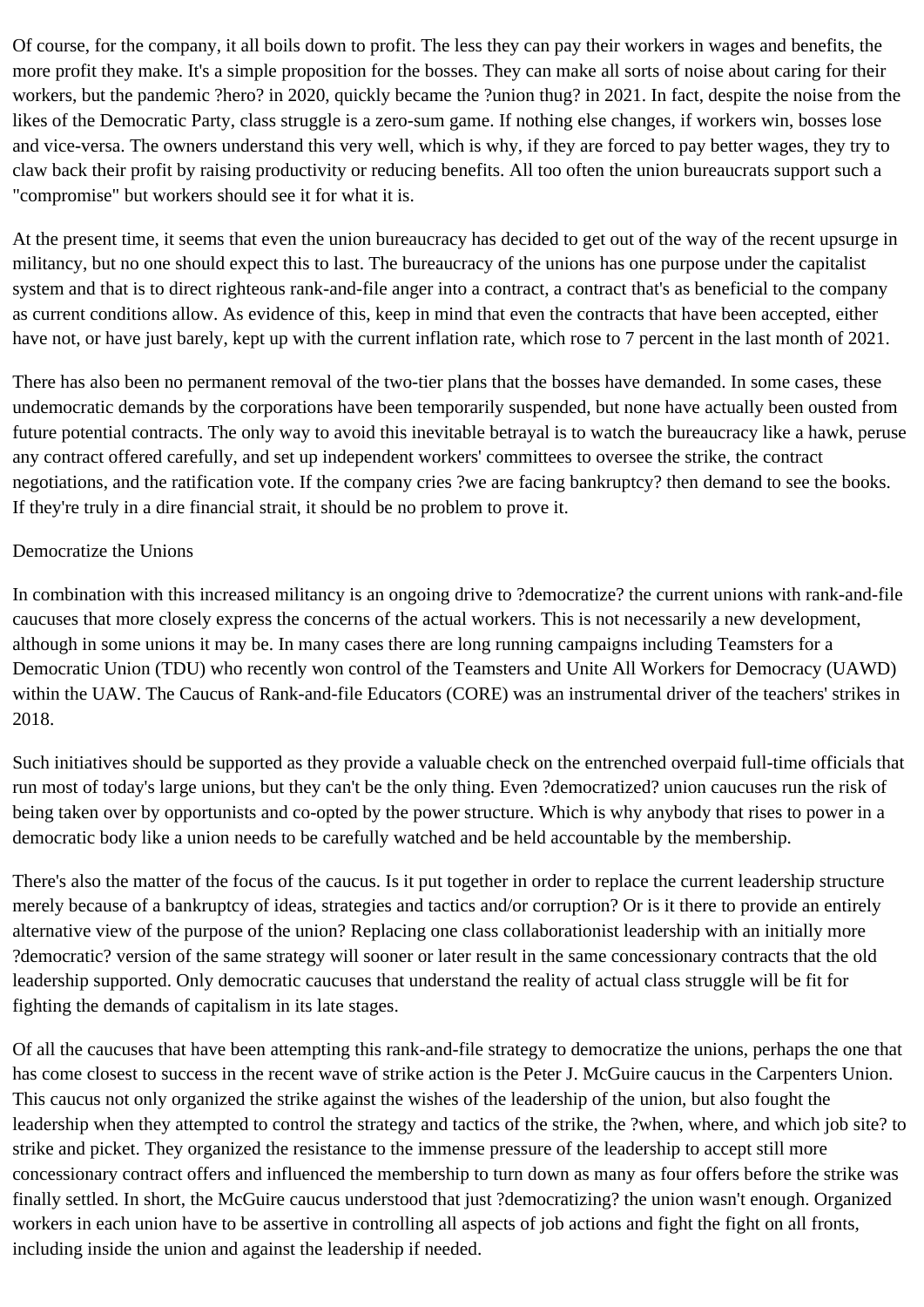They've also led the drive to fight against the separation of unions from one another and from the class in general. In other words, they've welcomed allies to the struggle including Seattle city council and Socialist Alternative (SALT) member Kshama Sawant and fought against the ?red baiting? of the union leadership who attempted to silence her voice.

## Allies

Over the last decade, at the local level, unions have seen the need to reach out to unorganized workers, oppressed communities, and sympathetic outside groups like the DSA, in order to gain allies and supporters for when they do have to strike. It appears that time is now. This outreach has also included a loosening of the, many times unstated, restrictions about working with ?communists and socialists? in matters of class struggle and union politics.

Although this outreach has been continuing for a while, it's still more in the realm of ?public relations? rather than action. With a few exceptions, support for reining in killer cops doesn't go so far as taking strike action until they're stopped but is limited to joining demonstrations and issuing statements of support for murdered victims. All better than nothing of course, but as the teachers' strikes in 2018 showed, even in the most hostile of political climates, strikes are what can actually win demands.

However, with the legal restrictions on strikes and union activity and, yes, the union leaderships' fear of them, it falls to the allies, in concert with the union membership, to push for further steps when necessary to make strikes successful. It's all well and good to support union leaders when they are leading a strike against the bosses, but a good ally must also call out mistakes, and misleadership, when strikes are in progress. The DSA should be in a good position to advance union demands with secondary pickets and demonstrations that go further than the unions are able or willing to go. But for this, the DSA, like the unions, must get away from their complete focus on electoral politics and local ?mutual aid?. In times of heightened class struggle, epitomized by a strike, voting for Democrats won't be enough. And of course, in the case of a concessionary contract pushed by the leadership, but rejected by the membership, we must always side with the membership.

In other words, a good ally must always be prepared to tell the truth as they see it, regardless of the pressure to ?settle? at any cost. Those pressures are real, especially where trade union consciousness limits the struggle to the ?best deal? available, rather than posing the question of who really holds the power in the workplace, the workers or the owners. Ironically, or maybe not so ironically, the quickest way to get the ?best deal? is always to show workers' power in the workplace. The more power shown by the workers, the quicker the owners settle.

## More militancy in 2022

As exciting as the rise in militancy in 2021 was, the potential for more in 2022 is even greater. According to a report in Bloomberg Law and reprinted by Labor Notes, between November 2021 and the end of 2022 there will be approximately 200 contracts covering 1.3 million workers coming due for negotiation and potential action. And these are only contracts covering large unions at major corporations, not counting the many contracts at smaller firms and newly organized workplaces that will be negotiating brand new contracts. With the labor shortages of this past year not expected to get much better in the new year, we should expect the militant attitude of Striketober to Strikemas to continue and hopefully become even more prevalent with more workers.

The big contracts up for negotiation cover the gamut of industries from the longshoremen in the ILWU, to grocery store workers affiliated with the UFCW, to oil refinery workers with the Steelworkers union. In addition there are teachers, hospital workers, higher education workers and telecom workers across the country. The Teamsters are expected to be active in negotiations covering the contract for car hauling from drop off sites to car lots, potentially exacerbating the recent shortages in automobile sales.

The UFCW contract negotiations are especially interesting in that the union is attempting to co-ordinate actions across several states against two major grocery chains in the western part of the US. It would be hoped that they will also co